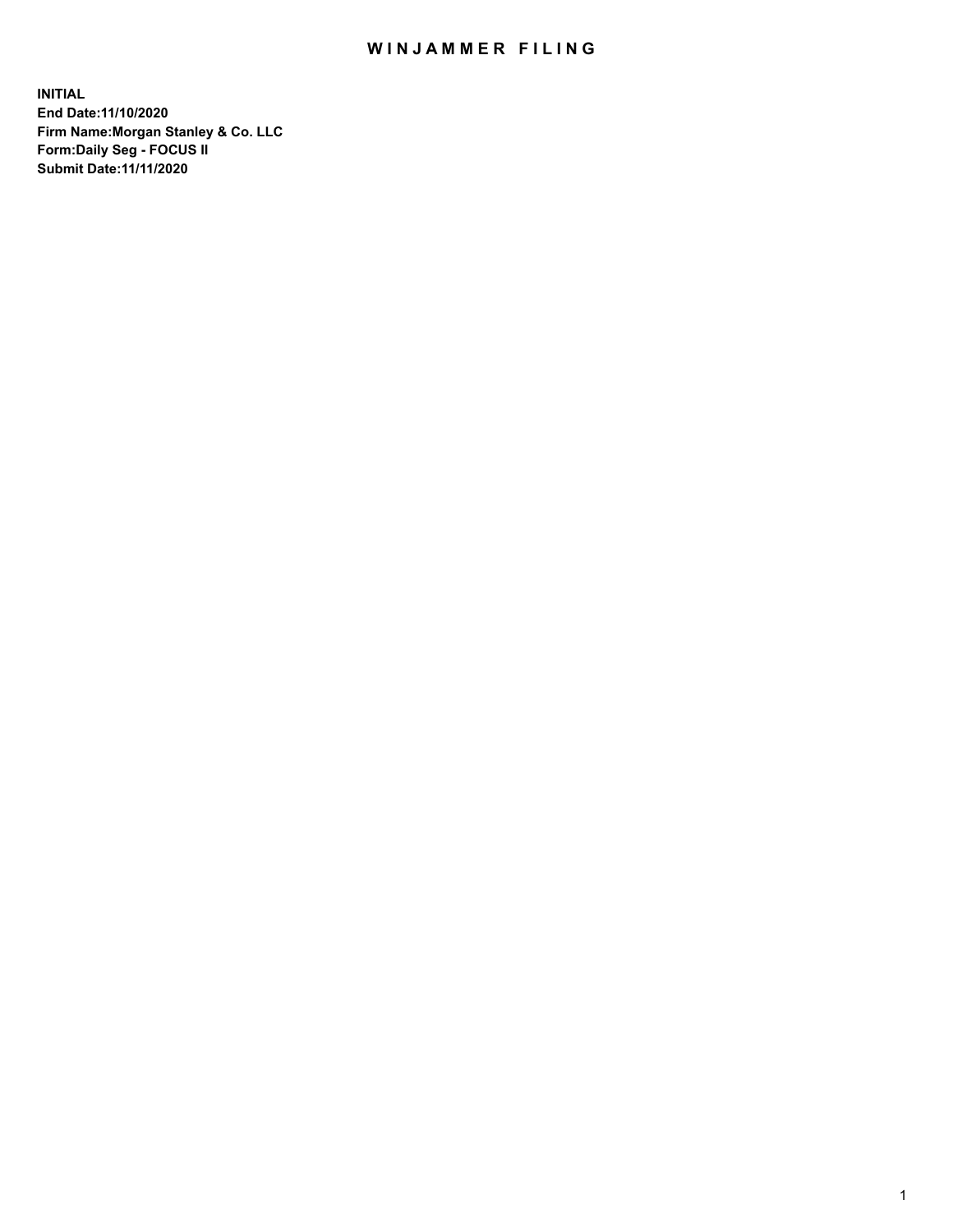**INITIAL End Date:11/10/2020 Firm Name:Morgan Stanley & Co. LLC Form:Daily Seg - FOCUS II Submit Date:11/11/2020 Daily Segregation - Cover Page**

| Name of Company                                                                                          | Morgan Stanley & Co. LLC     |
|----------------------------------------------------------------------------------------------------------|------------------------------|
| <b>Contact Name</b>                                                                                      | <b>Ikram Shah</b>            |
| <b>Contact Phone Number</b>                                                                              | 212-276-0963                 |
| <b>Contact Email Address</b>                                                                             | Ikram.shah@morganstanley.com |
|                                                                                                          |                              |
| FCM's Customer Segregated Funds Residual Interest Target (choose one):<br>a. Minimum dollar amount: ; or | 235,000,000                  |
| b. Minimum percentage of customer segregated funds required:% ; or                                       | <u>0</u>                     |
| c. Dollar amount range between: and; or                                                                  | <u>00</u>                    |
| d. Percentage range of customer segregated funds required between: % and %.                              | 0 <sup>0</sup>               |
| FCM's Customer Secured Amount Funds Residual Interest Target (choose one):                               |                              |
| a. Minimum dollar amount: ; or                                                                           | 140,000,000                  |
| b. Minimum percentage of customer secured funds required:%; or                                           | <u>0</u>                     |
| c. Dollar amount range between: and; or                                                                  | <u>0 0</u>                   |
| d. Percentage range of customer secured funds required between:% and%.                                   | 0 Q                          |
| FCM's Cleared Swaps Customer Collateral Residual Interest Target (choose one):                           |                              |
| a. Minimum dollar amount: ; or                                                                           | 92,000,000                   |
| b. Minimum percentage of cleared swaps customer collateral required:% ; or                               | <u>0</u>                     |
| c. Dollar amount range between: and; or                                                                  | 0 Q                          |
| d. Percentage range of cleared swaps customer collateral required between:% and%.                        | 0 <sub>0</sub>               |

Attach supporting documents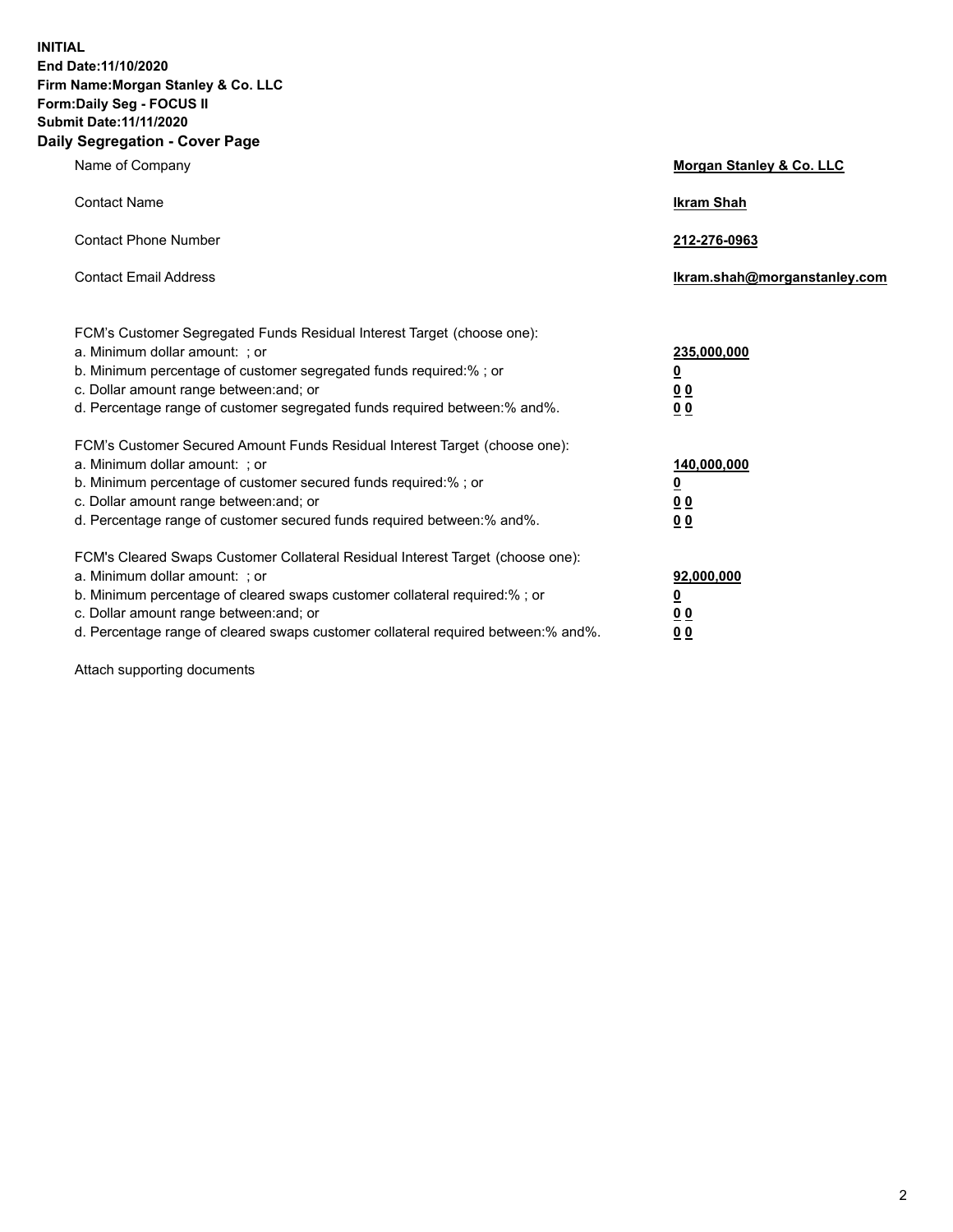## **INITIAL End Date:11/10/2020 Firm Name:Morgan Stanley & Co. LLC Form:Daily Seg - FOCUS II Submit Date:11/11/2020 Daily Segregation - Secured Amounts** Foreign Futures and Foreign Options Secured Amounts Amount required to be set aside pursuant to law, rule or regulation of a foreign government or a rule of a self-regulatory organization authorized thereunder 1. Net ledger balance - Foreign Futures and Foreign Option Trading - All Customers A. Cash **4,255,972,702** [7315] B. Securities (at market) **2,674,809,513** [7317] 2. Net unrealized profit (loss) in open futures contracts traded on a foreign board of trade **551,360,557** [7325] 3. Exchange traded options a. Market value of open option contracts purchased on a foreign board of trade **13,295,359** [7335] b. Market value of open contracts granted (sold) on a foreign board of trade **-17,789,172** [7337] 4. Net equity (deficit) (add lines 1. 2. and 3.) **7,477,648,959** [7345] 5. Account liquidating to a deficit and account with a debit balances - gross amount **187,829,460** [7351] Less: amount offset by customer owned securities **-186,493,210** [7352] **1,336,250** 6. Amount required to be set aside as the secured amount - Net Liquidating Equity Method (add lines 4 and 5) 7. Greater of amount required to be set aside pursuant to foreign jurisdiction (above) or line 6. FUNDS DEPOSITED IN SEPARATE REGULATION 30.7 ACCOUNTS 1. Cash in banks A. Banks located in the United States **739,927,068** [7500] B. Other banks qualified under Regulation 30.7 **537,902,203** [7520] **1,277,829,271** 2. Securities A. In safekeeping with banks located in the United States **496,950,448** [7540] B. In safekeeping with other banks qualified under Regulation 30.7 **31,607,985** [7560] **528,558,433**

- 3. Equities with registered futures commission merchants
	-
	- B. Securities **0** [7590]
	- C. Unrealized gain (loss) on open futures contracts **-1,111,539** [7600]
	- D. Value of long option contracts **0** [7610]
	- E. Value of short option contracts **0** [7615] **23,540,784** [7620]
- 4. Amounts held by clearing organizations of foreign boards of trade
	-
	- B. Securities **0** [7650]
	- C. Amount due to (from) clearing organization daily variation **0** [7660]
	- D. Value of long option contracts **0** [7670]
	- E. Value of short option contracts **0** [7675] **0** [7680]
- 5. Amounts held by members of foreign boards of trade
	-
	-
	- C. Unrealized gain (loss) on open futures contracts **552,472,097** [7720]
	- D. Value of long option contracts **13,295,359** [7730]
	- E. Value of short option contracts **-17,789,172** [7735] **6,049,473,687**
- 6. Amounts with other depositories designated by a foreign board of trade **0** [7760]
- 7. Segregated funds on hand **0** [7765]
- 8. Total funds in separate section 30.7 accounts **7,879,402,175** [7770]
- 9. Excess (deficiency) Set Aside for Secured Amount (subtract line 7 Secured Statement Page 1 from Line 8)
- 10. Management Target Amount for Excess funds in separate section 30.7 accounts **140,000,000** [7780]
- 11. Excess (deficiency) funds in separate 30.7 accounts over (under) Management Target **260,416,966** [7785]

**0** [7305]

[7354] **7,478,985,209** [7355]

**7,478,985,209** [7360]

[7530]

[7570]

A. Cash **24,652,323** [7580]

A. Cash **0** [7640]

 A. Cash **3,355,244,323** [7700] B. Securities **2,146,251,080** [7710] [7740] **400,416,966** [7380]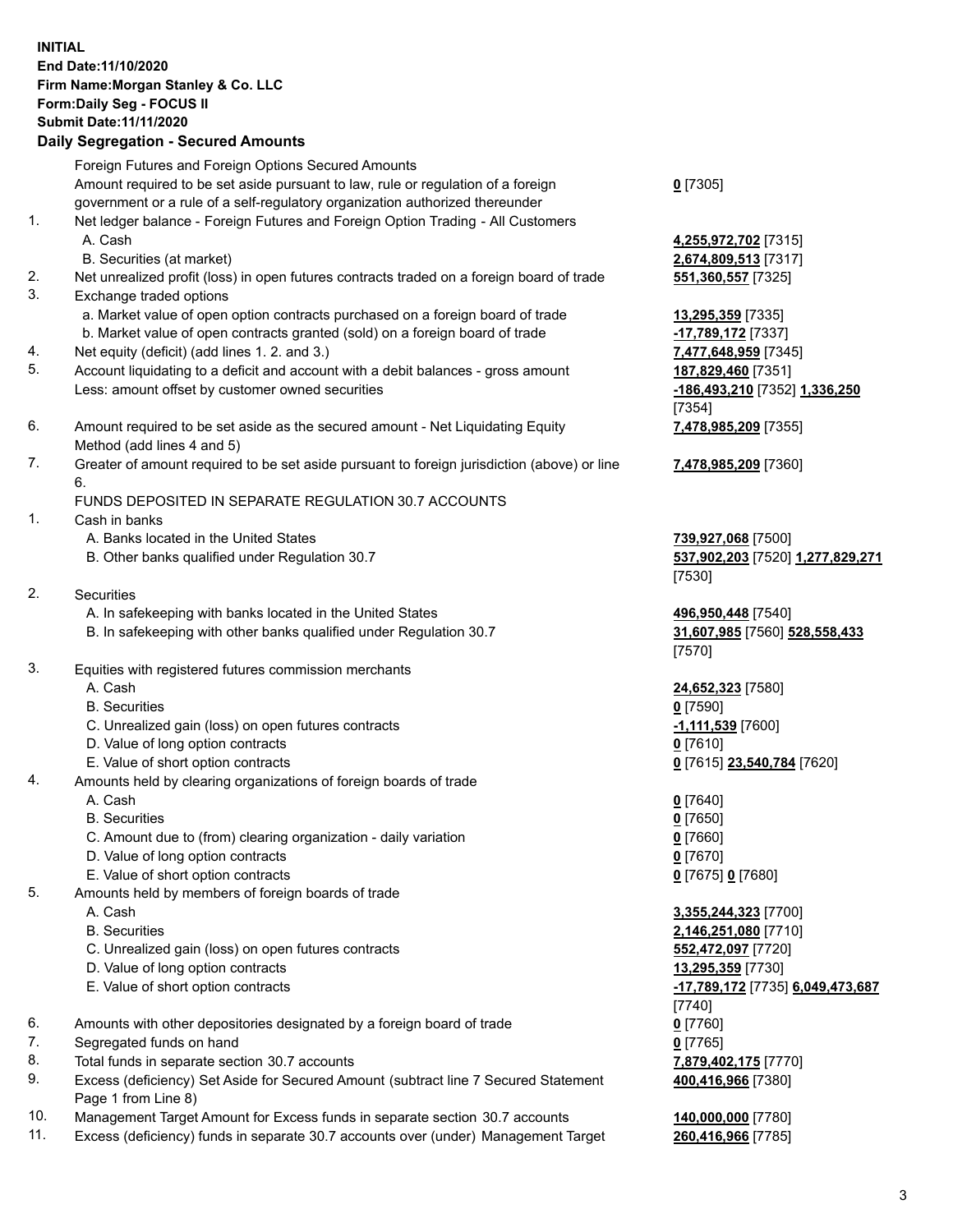|     | <b>INITIAL</b><br>End Date: 11/10/2020<br>Firm Name: Morgan Stanley & Co. LLC<br>Form: Daily Seg - FOCUS II<br>Submit Date: 11/11/2020 |                                                        |
|-----|----------------------------------------------------------------------------------------------------------------------------------------|--------------------------------------------------------|
|     | Daily Segregation - Segregation Statement                                                                                              |                                                        |
|     | SEGREGATION REQUIREMENTS(Section 4d(2) of the CEAct)                                                                                   |                                                        |
| 1.  | Net ledger balance                                                                                                                     |                                                        |
|     | A. Cash                                                                                                                                | 15,970,367,599 [7010]                                  |
|     | B. Securities (at market)                                                                                                              | 8,637,455,598 [7020]                                   |
| 2.  | Net unrealized profit (loss) in open futures contracts traded on a contract market                                                     | 282,462,569 [7030]                                     |
| 3.  | Exchange traded options                                                                                                                |                                                        |
|     | A. Add market value of open option contracts purchased on a contract market                                                            | 660,449,307 [7032]                                     |
|     | B. Deduct market value of open option contracts granted (sold) on a contract market                                                    | -480,911,358 [7033]                                    |
| 4.  | Net equity (deficit) (add lines 1, 2 and 3)                                                                                            | 25,069,823,715 [7040]                                  |
| 5.  | Accounts liquidating to a deficit and accounts with                                                                                    |                                                        |
|     | debit balances - gross amount                                                                                                          | 525,272,415 [7045]                                     |
|     | Less: amount offset by customer securities                                                                                             | <mark>-524,819,133</mark> [7047] <b>453,282</b> [7050] |
| 6.  | Amount required to be segregated (add lines 4 and 5)                                                                                   | 25,070,276,997 [7060]                                  |
|     | FUNDS IN SEGREGATED ACCOUNTS                                                                                                           |                                                        |
| 7.  | Deposited in segregated funds bank accounts                                                                                            |                                                        |
|     | A. Cash                                                                                                                                | 4,074,812,431 [7070]                                   |
|     | B. Securities representing investments of customers' funds (at market)                                                                 | $0$ [7080]                                             |
|     | C. Securities held for particular customers or option customers in lieu of cash (at                                                    | 1,463,827,098 [7090]                                   |
|     | market)                                                                                                                                |                                                        |
| 8.  | Margins on deposit with derivatives clearing organizations of contract markets                                                         |                                                        |
|     | A. Cash                                                                                                                                | 12,930,246,699 [7100]                                  |
|     | B. Securities representing investments of customers' funds (at market)                                                                 | $0$ [7110]                                             |
|     | C. Securities held for particular customers or option customers in lieu of cash (at<br>market)                                         | 7,173,628,500 [7120]                                   |
| 9.  | Net settlement from (to) derivatives clearing organizations of contract markets                                                        | -59,929,596 [7130]                                     |
| 10. | Exchange traded options                                                                                                                |                                                        |
|     | A. Value of open long option contracts                                                                                                 | 660,449,307 [7132]                                     |
|     | B. Value of open short option contracts                                                                                                | -480,911,358 [7133]                                    |
| 11. | Net equities with other FCMs                                                                                                           |                                                        |
|     | A. Net liquidating equity                                                                                                              | 10,936,212 [7140]                                      |
|     | B. Securities representing investments of customers' funds (at market)                                                                 | $0$ [7160]                                             |
|     | C. Securities held for particular customers or option customers in lieu of cash (at<br>market)                                         | $0$ [7170]                                             |
| 12. | Segregated funds on hand                                                                                                               | $0$ [7150]                                             |
| 13. | Total amount in segregation (add lines 7 through 12)                                                                                   | 25,773,059,293 [7180]                                  |
| 14. | Excess (deficiency) funds in segregation (subtract line 6 from line 13)                                                                | 702,782,296 [7190]                                     |
| 15. | Management Target Amount for Excess funds in segregation                                                                               | 235,000,000 [7194]                                     |
| 16. | Excess (deficiency) funds in segregation over (under) Management Target Amount                                                         | 467,782,296 [7198]                                     |

16. Excess (deficiency) funds in segregation over (under) Management Target Amount Excess